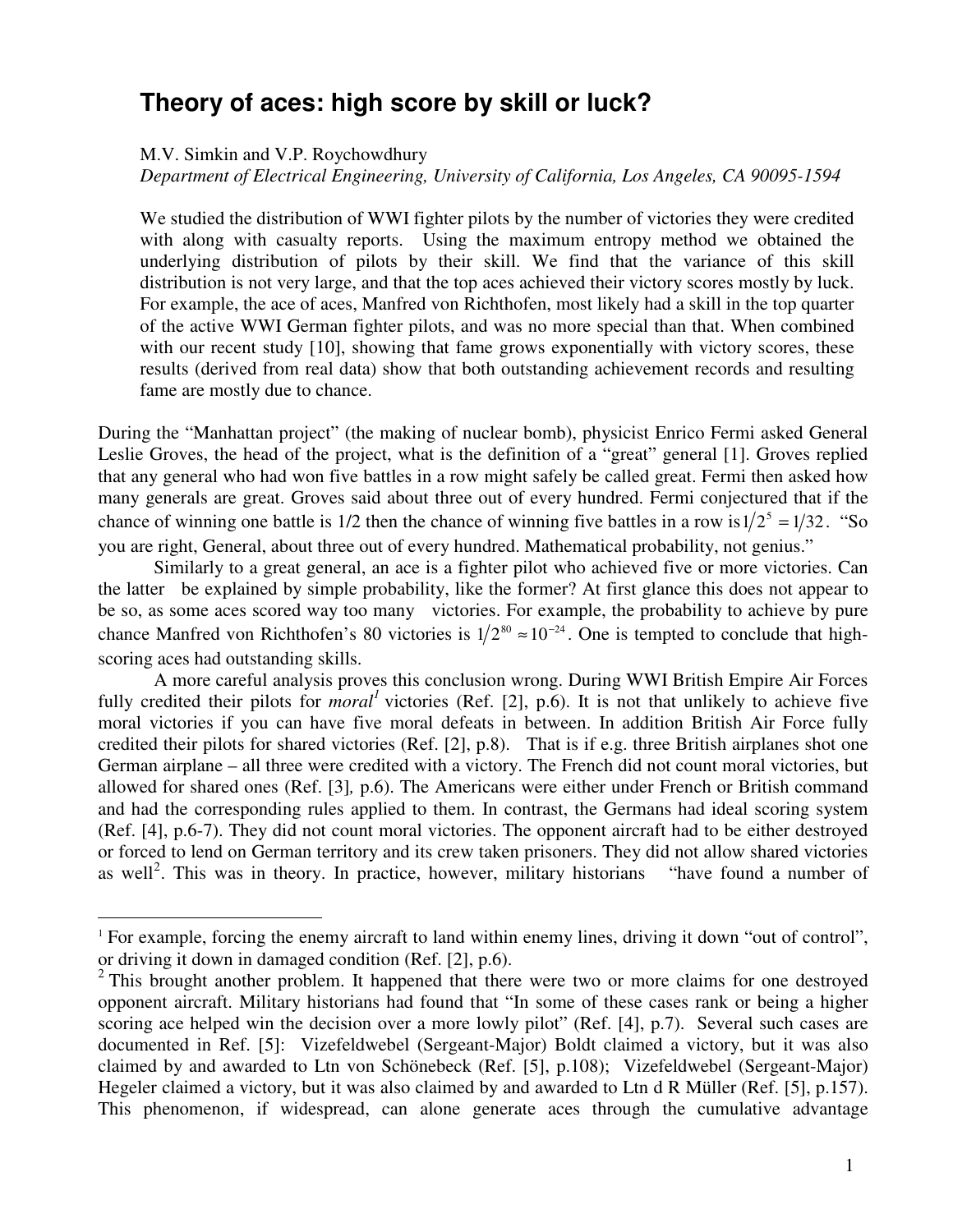'victories' where, say, three Allied aircraft have been claimed and credited when there is absolutely no doubt that only one or two of those Allied planes were lost" (Ref. [4], p.7). This means that in reality some moral or shared victories were counted by the Germans.

Ref. [5] contains the list of all German WWI fighter pilots, with all of their victories and casualties. The total number of credited victories is  $6759<sup>3</sup>$ . The number of casualties, however, is a lot smaller<sup>4</sup>. They amount to 618 KIA (killed in action), 52 WIA/DOW (wounded in action and later died of wounds), 140 POW (prisoner of war), and 431 WIA (wounded in action and survived). According to the official German scoring system, for a pilot to be credited with a victory his opponent should be killed or taken prisoner. Let us compute the number of defeats suffered by the Germans using their own scoring system for victories. Obviously, KIA, WIA/DOW, and POW should be counted as defeats. These add up to 810. This is by a factor of 8.3 less than the number of credited victories. We are not supposed to include WIA in defeats if we wish to follow the German scoring system. However, even if we count all of the WIA as defeats we get 1,241 defeats, which is still by a factor of 5.4 less than the number of credited victories.

We don't know for sure why the number of victories exceeds the number of casualties by such a large factor, but can suggest several possible reasons:

- Moral and shared victories.
- Aces flew fighter-planes, while their opponents often were less well armed aircraft.
- German Air Force fought mostly defensive war behind their front lines [4]. So, if a German aircraft was shot down, it could land on their territory. In contrast, when Allied aircraft was shot down, it had to land on the enemy territory and its pilot was taken prisoner.
- The Germans were better.

 $\overline{a}$ 

Fortunately, we don't need to know the exact reason to compare German fighter pilots between themselves. Let us, given the statistics of defeats and victories, compute the probability to get Richthofen's score. German pilots were credited with 6759 victories (this number probably includes moral and shared victories). Germans also recorded 810 defeats. The total number of engagements was probably not  $6759 + 810$ , but  $6759 + 810 + X$ . Here *X* is the unknown number of moral defeats. As long as moral defeat does not affect the ability of a pilot to participate in further battles we don't need to know *X*. We will call a "recorded engagement" an engagement which resulted in either credited victory or in a defeat. The rate of defeat in recorded engagements is  $r = \frac{0.00}{0.000} \approx 0.107$  $6759 + 810$  $\frac{810}{x} \approx$ +  $r = \frac{610}{6750 - 010} \approx 0.107$ . The probability of 80 victories in a row is  $(1 - r)^{80} \approx 1.17 \times 10^{-4}$ . The probability that at least one of 2894 German fighter pilots will achieve 80 or more victories is  $1 - (1 - 1.17 \times 10^{-4})^{2894} \approx 0.29$ . Richthofen's score is thus within the reach of chance. We can also compute the probability distribution of the victory scores, assuming that everyone fights until he gets killed. The probability to win *n* fights and lose the next is:

mechanism. However, we have no evidence that this practice was widespread, and will ignore its effect in this study.

<sup>&</sup>lt;sup>3</sup> This number is the sum of 5050 victories credited to aces and 1709 victories credited to non-ace pilots. The first number is accurate (in the sense that no new error was introduced in this study), as aces victory scores are available in electronic format (for example on this website: http://www.theaerodrome.com/aces/). The second number is a result of the hand-count using the listing in Ref. [5], so some error was most likely introduced.

<sup>&</sup>lt;sup>4</sup> The casualties, which are listed on pages 345-357 of Ref. [5], were manually counted.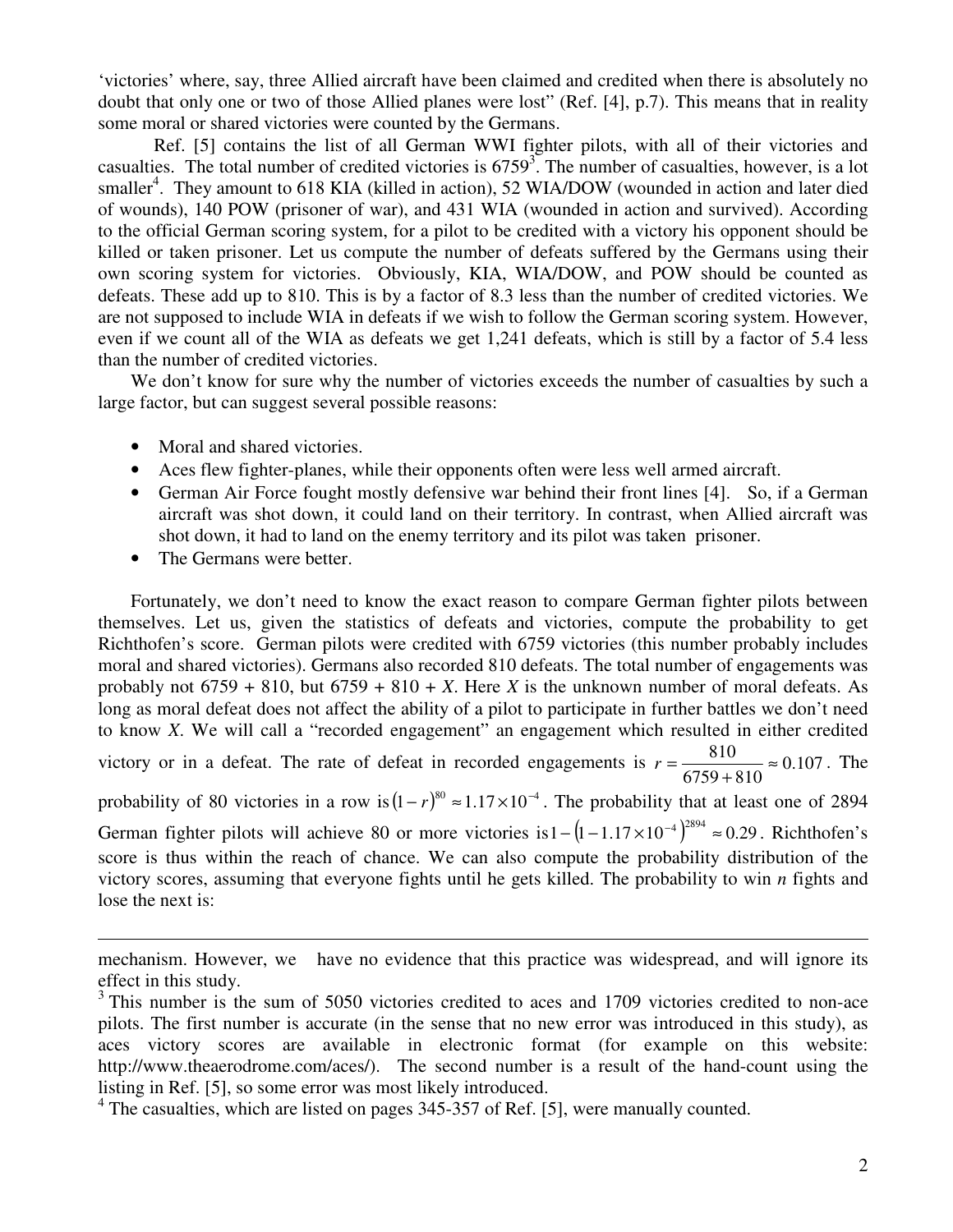$$
P(n) = (1 - r)^n r \tag{1}
$$

Figure 1 shows the result of Eq.(1) (with  $r = 0.107$ ) compared with the actual distribution of the victory scores (which are given in Table 1). While the agreement is not perfect, it is clear that chance can account for most of the variance in the numbers of victories.

Apart from not leading to a quantitative agreement with the data, the above simple analysis assumes that fighter pilots always fight until they get killed. In reality many of them did not even look for a fight. There were over eight hundred German fighter-pilots who did not score a single victory and also were never wounded or shot down. Also many pilots with just few victories survived the war. In many of such cases they joined the Air Force shortly before the end of the war.



Figure 1. The distribution of German WWI fighter-pilots by the number of victories, computed using the data in Table 1, is shown by rhombs. The line is the predicted distribution, computed using Eq.(1) with  $r = 0.107$ .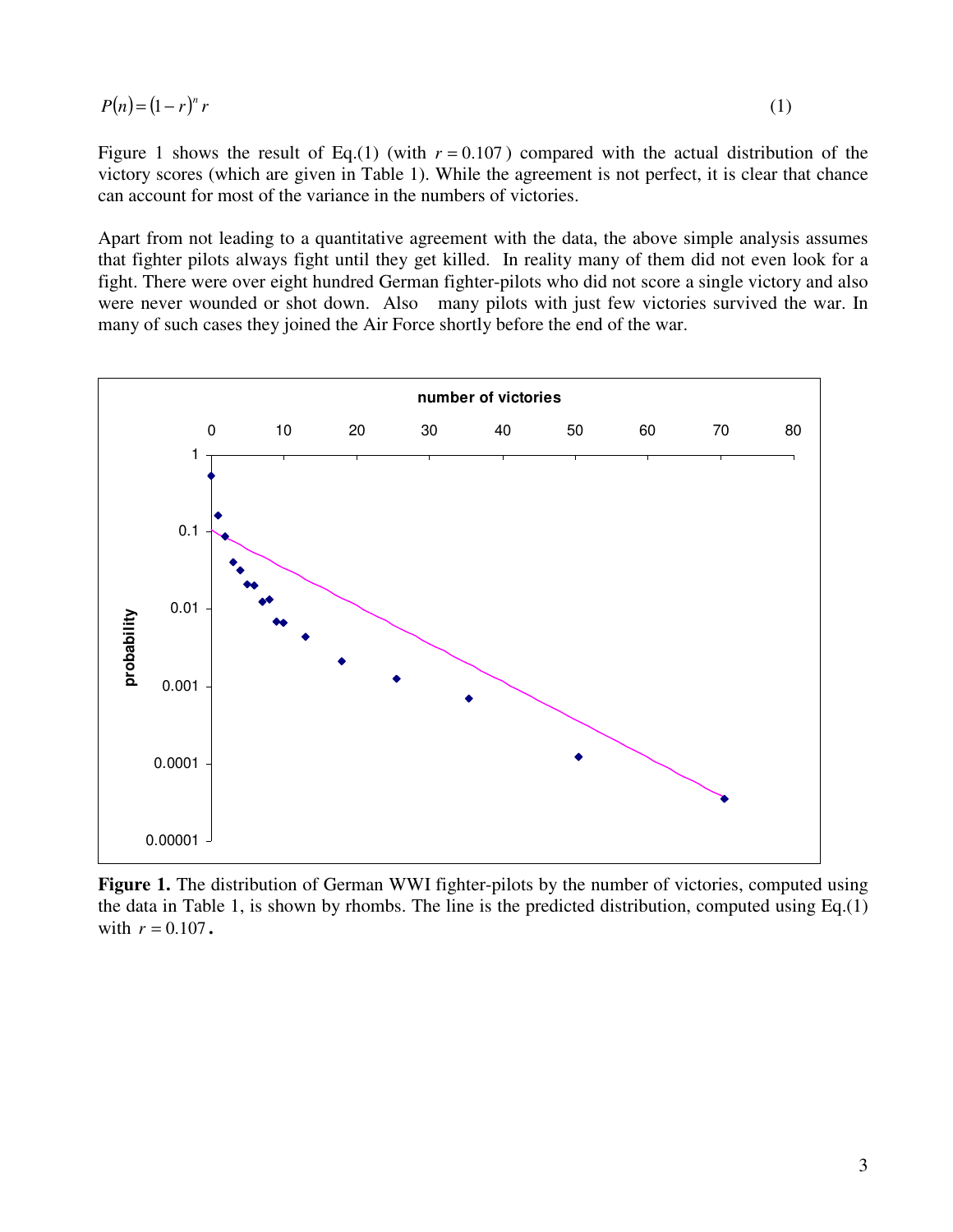**Table 1.** Distribution of pilots by number of victories.

| number of<br>credited | total<br>number of | un-             | defeated<br>in the next | number of<br>credited | total<br>number of | un-            | defeated<br>in the next |
|-----------------------|--------------------|-----------------|-------------------------|-----------------------|--------------------|----------------|-------------------------|
| victories             | pilots             | defeated        | fight                   | victories             | pilots             | defeated       | fight                   |
| 0                     | 1567               | 1133            | 434                     | continued             |                    |                |                         |
| 1                     | 469                | 331             | 138                     | 23                    |                    |                | 0                       |
| $\overline{c}$        | 252                | 182             | 70                      | 24                    | 2                  |                |                         |
| 3                     | 120                | 90              | 30                      | 25                    | 3                  |                | 2                       |
| 4                     | 94                 | 64              | 30                      | 26                    | 3                  | $\overline{c}$ |                         |
| 5                     | 60                 | $\overline{47}$ | $\overline{13}$         | $\overline{27}$       | $\overline{6}$     | 4              | $\overline{2}$          |
| 6                     | 59                 | 47              | 12                      | $\overline{28}$       | 5                  | 4              |                         |
| 7                     | 36                 | 27              | 9                       | 29                    |                    | 1              | 0                       |
| 8                     | 39                 | 27              | 12                      | 30                    | 5                  | 3              | $\overline{2}$          |
| 9                     | 20                 | 15              | 5                       | 31                    | $\overline{2}$     | 1              |                         |
| 10                    | 19                 | 13              | 6                       | 32                    | $\overline{c}$     | $\overline{2}$ |                         |
| 11                    | 15                 | 11              | 4                       | 33                    | 3                  | $\overline{2}$ |                         |
| 12                    | 18                 | 12              | 6                       | 35                    | 5                  | 5              |                         |
| 13                    | 11                 | 5               | $\overline{6}$          | 36                    | 3                  | $\overline{2}$ |                         |
| 14                    | 4                  | 3               | 1                       | 39                    | $\overline{c}$     | 1              |                         |
| 15                    | 15                 | 9               | 6                       | 40                    | 3                  | $\overline{2}$ |                         |
| 16                    | 6                  | 4               | $\overline{c}$          | 43                    |                    |                |                         |
| 17                    | 8                  | 7               | 1                       | 44                    | $\overline{c}$     | $\overline{c}$ | 0                       |
| 18                    | 3                  | $\overline{c}$  | 1                       | 45                    |                    | $\mathbf 0$    |                         |
| 19                    | 4                  | 3               | 1                       | 48                    | 2                  | 1              |                         |
| 20                    | 10                 | 6               | 4                       | 54                    |                    | $\mathbf 0$    |                         |
| 21                    | 4                  |                 | 3                       | 62                    |                    | 1              | 0                       |
| 22                    | 6                  | 3               | $\overline{3}$          | 80                    |                    | 0              |                         |

A better way to address the problem is to study the probability of defeat as a function of the number of previous victories. Table 2 shows the statistics of casualties (KIA + WIA/DOW +POW) as a function of the number of previous victories. For example, 434 pilots were defeated before they achieved a single victory. At the same time 1321 pilots achieved one or more victory. This makes the rate of defeat in the first fight  $\frac{154}{124} \approx 0.247$ 434 1327  $\frac{434}{1225}$  ≈ + . Similarly 30 people were defeated after they achieved 4 victories, while 392 pilots achieved 5 or more victories (and became aces). This makes the rate of defeat in the fifth fight  $\frac{50}{200} \approx 0.071$  $30 + 392$  $\frac{30}{200}$   $\approx$ + .

The rate of defeat computed this way using the data of Table 2 is shown in Fig.2. The rate drops strongly for the first few fights, but appears not to change after about ten fights. The reduction in rate of defeat can be explained assuming that pilots have different innate rate of defeat, which depends on their skill. The unskilled ones get killed at a higher rate, and, as we progress to higher number of fights, the average skill increases. Variance in innate skill is one possible explanation. Another explanation is that the pilots simply get more experienced. A hard-core idealist can attribute all the decrease of the defeat rate with the increase of the fight number to learning. In reality both factors play role and their relative contributions are impossible to determine. In the following analysis we assume that a defeat rate is innate to a pilot and does not change with the number of fights he participates in.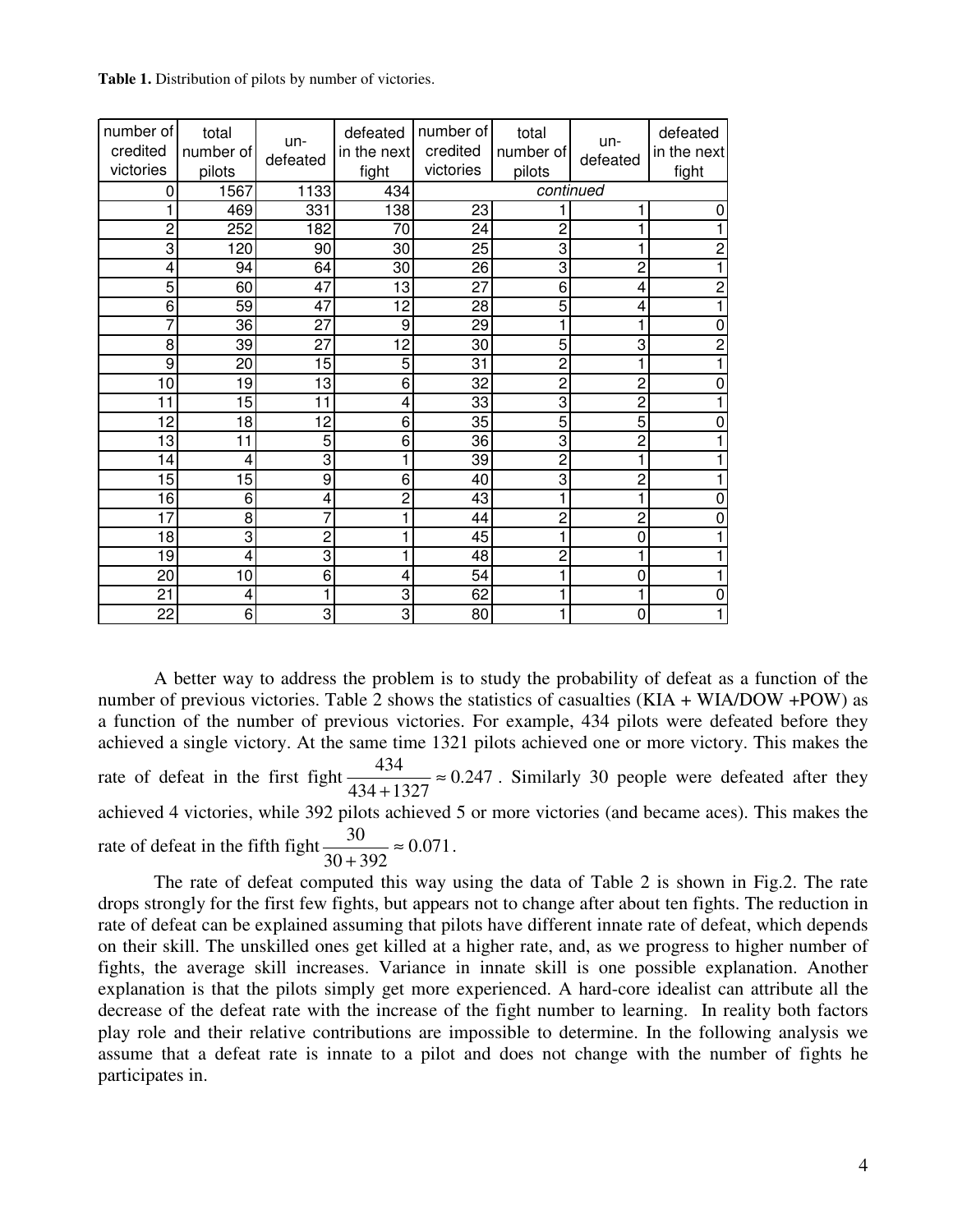|  | Table 2. Numbers of defeated and winning pilots as functions of the fight number. |  |  |  |  |
|--|-----------------------------------------------------------------------------------|--|--|--|--|
|  |                                                                                   |  |  |  |  |

| fight           |                         | number of number of | fight           |                | number of number of                       |
|-----------------|-------------------------|---------------------|-----------------|----------------|-------------------------------------------|
| number          | defeats                 | victories           | number          | defeats        | victories                                 |
| 1               | 434                     | 1327                |                 | continued      |                                           |
| $\overline{2}$  | 138                     | 858                 | 42              | 0              | 9                                         |
| 3               | 70                      | 606                 | 43              | 0              | $\overline{9}$                            |
| 4               | 30                      | 486                 | 44              | 0              | $\overline{8}$                            |
| 5               | 30                      | 392                 | 45              | 0              | $\overline{6}$                            |
| 6               | 13                      | 332                 | 46              | 1              | 5                                         |
| 7               | $\overline{12}$         | 273                 | 47              | 0              | 5                                         |
| 8               | 9                       | 237                 | $\overline{48}$ | 0              | $\overline{5}$                            |
| 9               | $\overline{12}$         | 198                 | 49              | 1              | $\frac{3}{2}$ $\frac{3}{3}$ $\frac{3}{2}$ |
| 10              | 5                       | 178                 | 50              | 0              |                                           |
| $\overline{11}$ | 6                       | 159                 | $\overline{51}$ | 0              |                                           |
| $\overline{12}$ | 4                       | 144                 | 52              | 0              |                                           |
| 13              | 6                       | 126                 | 53              | 0              |                                           |
| 14              | 6                       | 115                 | 54              | $\overline{0}$ |                                           |
| 15              | 1                       | 111                 | 55              | 1              |                                           |
| 16              | 6                       | 96                  | 56              | $\overline{0}$ | $\frac{2}{2}$                             |
| 17              | $\overline{c}$          | 90                  | $\overline{57}$ | 0              |                                           |
| 18              | 1                       | 82                  | 58              | 0              | $\frac{2}{2}$                             |
| 19              | 1                       | 79                  | 59              | 0              |                                           |
| 20              | 1                       | 75                  | 60              | 0              | $\frac{2}{2}$                             |
| $\overline{21}$ | 4                       | 65                  | 61              | 0              |                                           |
| $\overline{22}$ | 3                       | 61                  | 62              | 0              | $\frac{2}{1}$                             |
| $\overline{23}$ | 3                       | $\overline{55}$     | 63              | 0              |                                           |
| $\overline{24}$ | 0                       | $\overline{54}$     | 64              | $\overline{0}$ | ī                                         |
| $\overline{25}$ | 1                       | 52                  | 65              | 0              | $\overline{\mathbf{1}}$                   |
| $\overline{26}$ | $\overline{c}$          | 49                  | 66              | 0              | $\overline{\mathbf{1}}$                   |
| $\overline{27}$ | 1                       | 46                  | 67              | $\overline{0}$ | ī                                         |
| $\overline{28}$ | $\overline{2}$          | 40                  | 68              | 0              | ī                                         |
| $\overline{29}$ | $\overline{\mathbf{1}}$ | $\overline{35}$     | 69              | 0              | $\overline{\mathbf{1}}$                   |
| 30              | 0                       | 34                  | 70              | 0              | $\overline{\mathbf{1}}$                   |
| 31              | $\overline{2}$          | 29                  | 71              | 0              | $\overline{\mathbf{1}}$                   |
| 32              | 1                       | 27                  | 72              | 0              | $\overline{\mathbf{1}}$                   |
| 33              | 0                       | 25                  | 73              | 0              | ī                                         |
| 34              | 1                       | 22                  | 74              | 0              | $\overline{\mathbf{1}}$                   |
| 35              | 0                       | 22                  | 75              | 0              | 1                                         |
| 36              | 0                       | 17                  | 76              | 0              | ī                                         |
| 37              | $\overline{1}$          | 14                  | 77              | 0              | $\overline{\mathbf{1}}$                   |
| 38              | 0                       | 14                  | 78              | 0              | $\overline{\mathbf{1}}$                   |
| 39              | 0                       | $\overline{14}$     | 79              | 0              | $\overline{\mathbf{1}}$                   |
| 40              | 1                       | 12                  | 80              | 0              | $\mathbf 1$                               |
| 41              | $\overline{\mathbf{1}}$ | 9                   | 81              | 1              | $\overline{0}$                            |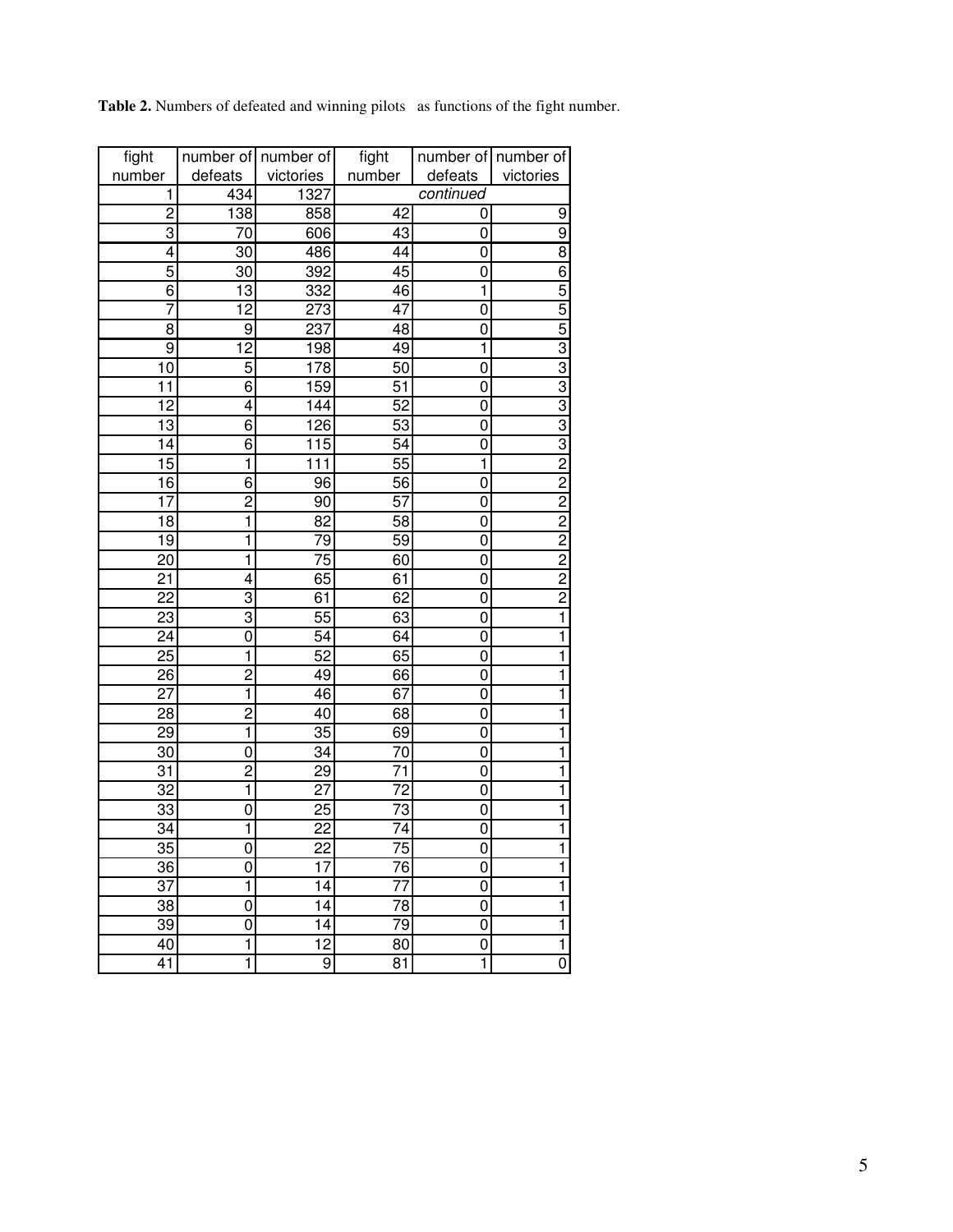

Figure 2. The actual defeat rate as a function of fight number, determined using the data of Table 2, is shown by rhombs. The line represents the same rate, theoretically computed using the distribution of the rate of defeat in the pool of pilots given in Fig. 3. The error bars are of the size of one standard deviation, which corresponds to 68% confidence interval.

If the distribution of the innate defeat rates is  $p(r)$  then the average rate of defeat in first fight is  $\overline{r_1} = \int r p(r) dr$ 1 0  $T_1 = | r p (r) dr$ . The probability distribution of defeat rate of pilots surviving the first fight 1

is 
$$
p_1(r) = \frac{(1-r)p(r)}{\int_0^1 (1-r')p(r')dr'}
$$
. The rate of defeat in the second fight is  $\bar{r}_2 = \int_0^1 r p_1(r)dr = \frac{\int_0^1 r(1-r)p(r)dr}{\int_0^1 (1-r)p(r)dr}$ .

In general, the probability distribution of defeat rates of pilots, surviving *n* fights, is

$$
p_n(r) = \frac{(1-r)^n p(r)}{\int_0^1 (1-r')^n p(r') dr'},
$$
\n(2)

and the rate of defeat in *n*th fight is: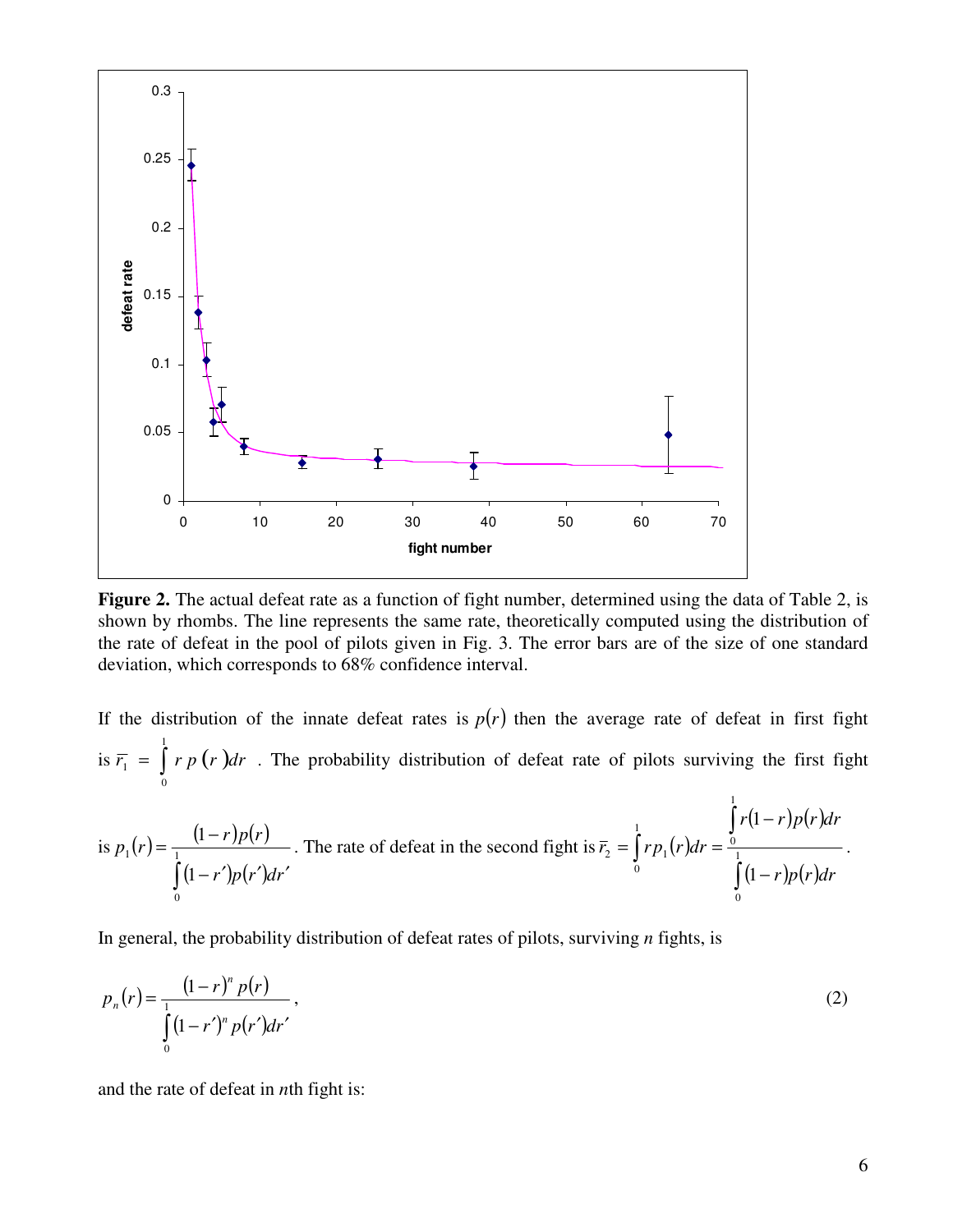$$
\overline{r}_n = \frac{\int_0^1 r(1-r)^{n-1} p(r) dr}{\int_0^1 (1-r)^{n-1} p(r) dr} = 1 - \frac{\int_0^1 (1-r)^n p(r) dr}{\int_0^1 (1-r)^{n-1} p(r) dr}.
$$
\n(3)

Obviously,  $\bar{r}_n$ , given by Eq.(3), monotonically decreases with *n*. When the minimum defeat rate in the distribution  $p(r)$  is greater than zero,  $\bar{r}_n$  approaches this rate at some value of *n* and then decreases no further. Fig. 2 suggests that this minimum defeat rate is around 3%.

One can use Eq.(3) to compute the defeat rates for trial distributions,  $p(r)$ , and search for the distribution which best fits the data of Fig. 2. However, a better way to find  $p(r)$  is to use the method of maximum likelihood [6]. Let us consider an undefeated pilot with *n* victories. We assume that he was selected at random from a pool where defeat rates are distributed according to  $p(r)$ . The probability that a randomly selected pilot, who participates in *n* battles, wins all of them is:

$$
P(n) = \int_0^1 dr p(r)(1-r)^n.
$$

Similarly, the probability that a randomly selected pilot wins *n* battles and loses the next is:

$$
P^{d}(n) = \int_{0}^{1} dr p(r)(1-r)^{n} r = P(n) - P(n+1).
$$

Now the probability to get the whole set of data in Table 1 is given by the likelihood function:

$$
f=\prod_n (P(n))^{N(n)}\big(P^d(n)\big)^{N^d(n)}
$$

where  $N(n)$  and  $N^d(n)$  are the numbers of undefeated and defeated pilots with *n* victories. We should find the distribution  $p(r)$  which maximize this function.

In computations it is more convenient to work with the logarithm of the likelihood function:

$$
\ln(f) = \sum_{n} \left[ N(n) \ln(P(n)) + N^d(n) \ln(P^d(n)) \right].
$$
 (4)

The distribution,  $p(r)$ , obtained by maximizing *f* (see the Appendix) is shown in Fig. 3 by rhombs. It looks irregular.

The maximum likelihood estimation we just performed assumed that all possible distributions,  $p(r)$ , are, a priori, equally probable. The Maximum Entropy Principle [7] provides a more reasonable way of assigning a priori probabilities to distributions. As we are inferring a *probability* distribution then the relevant entropy is the information (Shannon) entropy [8]:

$$
s = -\int_{0}^{1} dr p(r) \ln(p(r))
$$
\n(5)

A priori probability of a given probability distribution,  $p(r)$ , is  $\propto e^{S}$  [7]. The combined probability of realizing a particular distribution and that this distribution produces the observed data is  $\sim e^{s} \times f$ .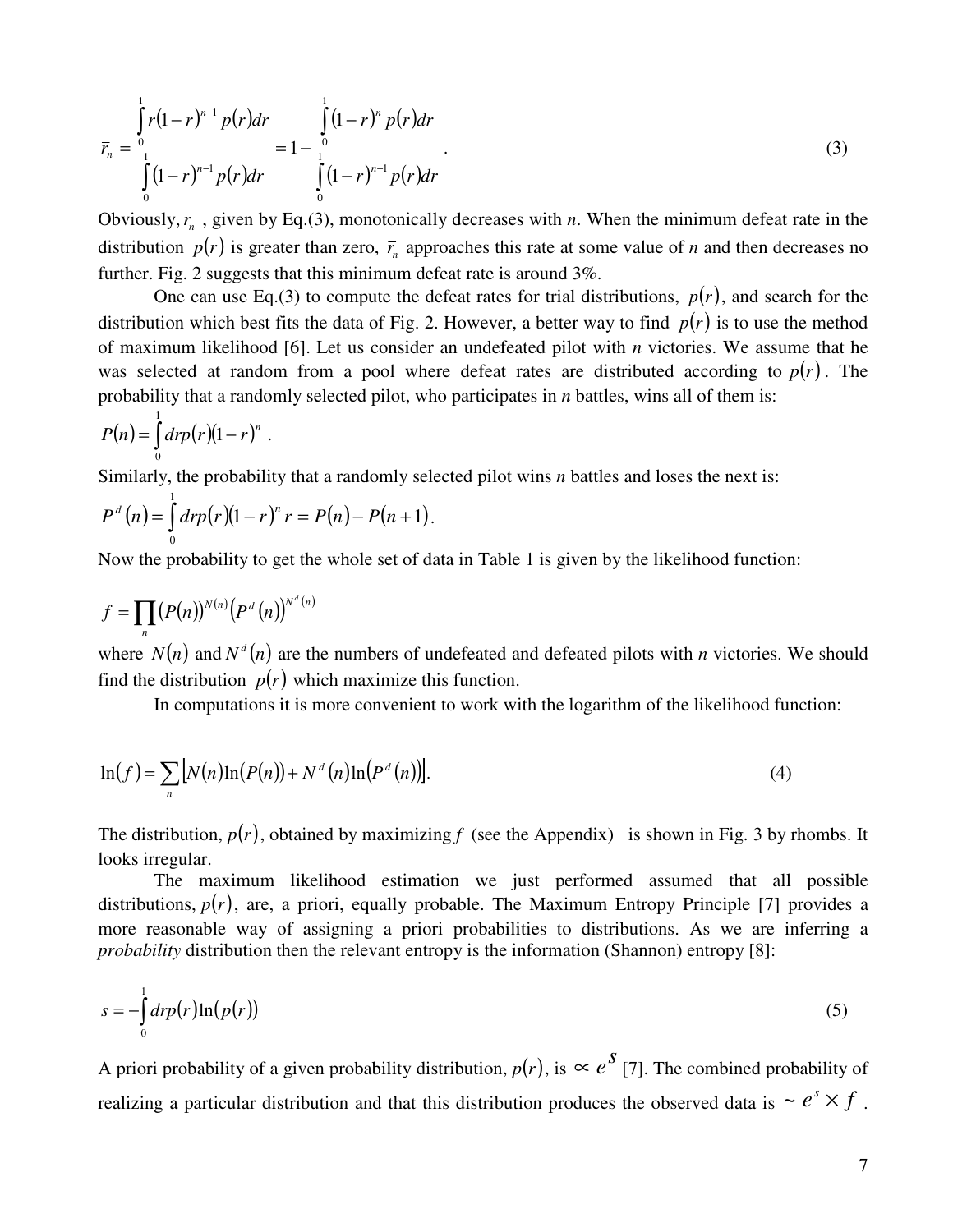This is the quantity which should be maximized, or, alternatively, its logarithm,  $\ln(f) + s$ , which is more convenient. The result of this maximization is shown in Fig. 3 by a line. The defeat rate as a function of fight number, computed using this distribution and Eq.(3) is shown in Fig.2 by a line.



**Figure 3**. Distribution of the rate of defeat computed using maximum likelihood method (rhombs). Solid line is the distribution computed by combining the maximum likelihood and the maximum entropy method.

Now we can use  $p(r)$  to do Bayesian inference [6] for intrinsic defeat rate of any given pilot (including those who were never defeated<sup>5</sup>). We will use  $p(r)$  as a prior distribution of defeat rate and will make an estimate of pilot's defeat rate based on this prior distribution and actual number of fights he won and lost. For example, if we don't know how many fights a pilot had won, then all we can say is that the probability distribution of his defeat rate is  $p(r)$ . If we know that he won *n* fights, then the probability distribution of his defeat rate is the probability distribution of defeat rates of pilots, who won *n* fights, which is given by Eq.(2). The same inference for defeat rate for pilots, who won *n* fights and were defeated in the next, can be obtained similarly:

$$
p_n^d(r) = \frac{r(1-r)^n p(r)}{\int_0^1 r'(1-r')^n p(r') dr'}
$$
\n(6)

 $\overline{a}$ 

<sup>5</sup> Similar approach was previously used to estimate the true dropped calls rates when no dropped calls happened during the test [9].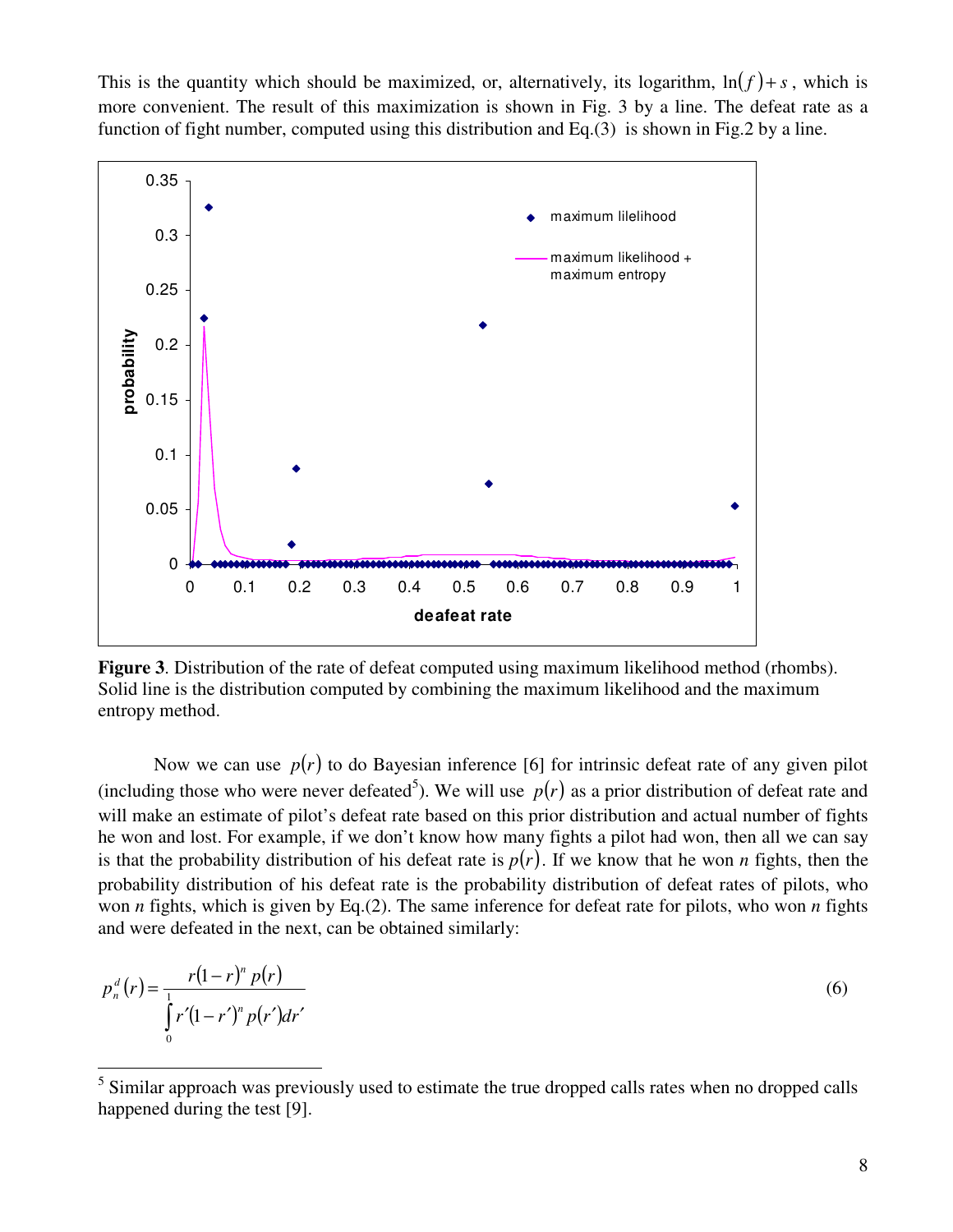The inference for five representative pilots, computed using Eqs. (2) and (6) is given in Fig. 4. In particular, Manfred von Richthofen most likely had the intrinsic defeat rate of 2.5%. According to the distribution of intrinsic defeat rates shown in Fig. 3 about 27% of pilots have the defeat rate of 2.5% or lower. This means that MvR is most likely merely in top 27% according to his skill.

 Note that we completely neglected the effects of learning in our analysis. It is clear that at least part of the variation in perceived ability is due to the fact that pilots are getting more experienced as they participate in more and more fights. Thus taking into account the effects of learning will make the variance in innate ability only less. Consequently, our estimate of the uniqueness of MvR is an upper bound.



**Figure 4.** Bayesian inference for the defeat rate of five aces, computed using the distribution, shown in Fig. 3, and Eqs.(2) and (6). Undefeated aces (number of victories in brackets): Ernst Udet (62), Werner Junck (5). Defeated aces: Manfred von Richthofen (80), Max Immelmann (15), Kurt Wissemann (5).

In our previous paper on the theory of aces [10] we found a strong correlation between the logarithm of fame (measured in numbers of Google hits) and the achievement (number of victories), suggesting that fame grows exponentially with achievement. In other words fame gives increasing return on achievement, but still is determined by this achievement. This would be acceptable if